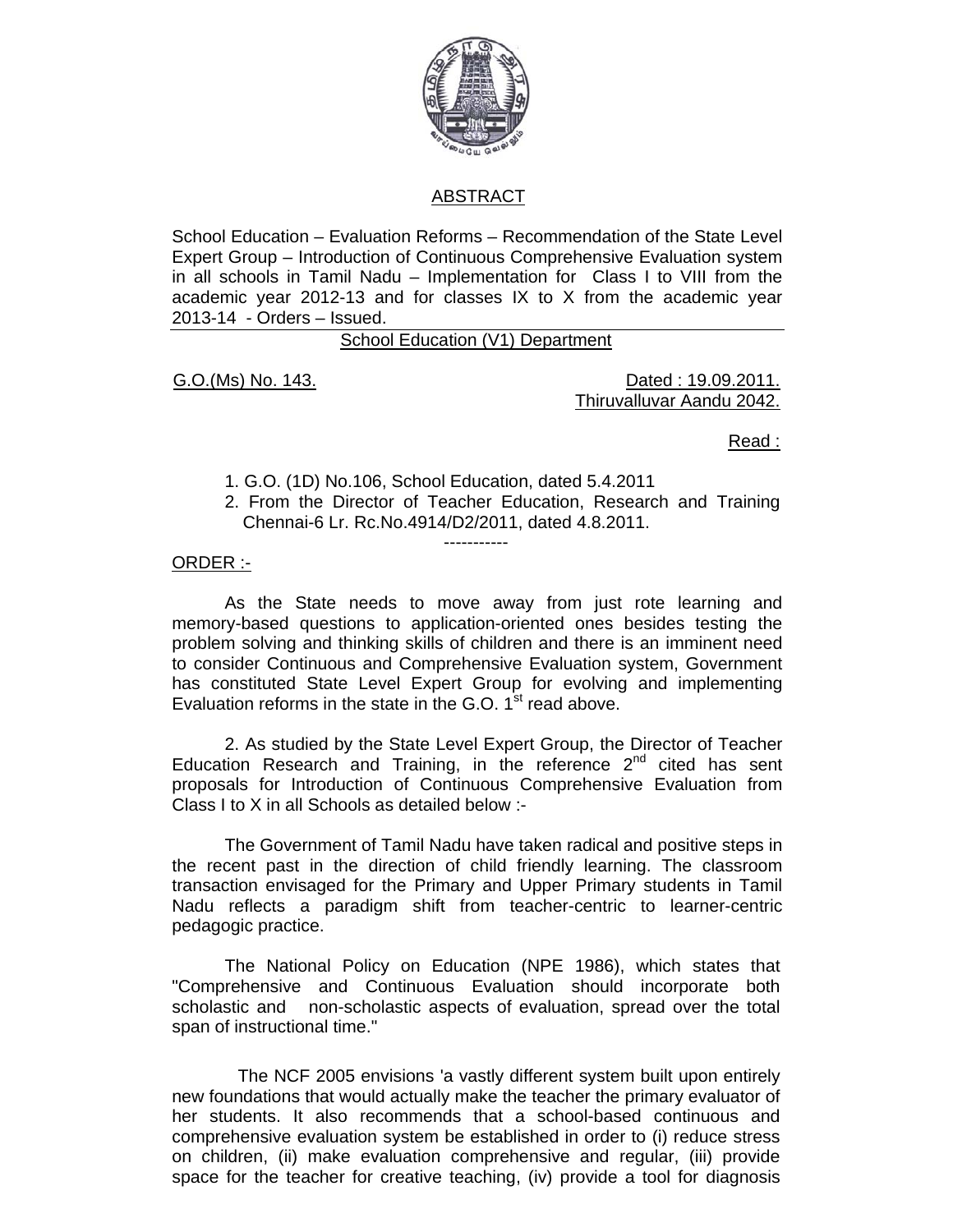and for producing learners with greater skills. The Comprehensive and Continuous Evaluation scheme should be simple, flexible, and implementable in any type of school from the elite one to a school located in rural or tribal areas. Examination Reforms is an important component of NCF to reduce psychological pressure, particularly on children in class X and XII.

 The Right of Children to Free and Compulsory Education Act [2009] ensures the following :-

- Building up child's knowledge, potential and talent ;
- Learning through activities, exploration and discovery in a child friendly and child-centered manner ;
- Making the child free from fear, trauma and anxiety and helping the child to express views freely ;
- Comprehensive and continuous evaluation [CCE] of the child's understanding of knowledge and his or her ability to apply the same.

(2) Continuous and Comprehensive Evaluation in schools is one of the provisions attributed in the above said Act. As the RTE Act 2009 mandates the practice of Comprehensive and Continuous Evaluation, the State has resolved to introduce the Comprehensive and Continuous Evaluation in all schools of Tamil Nadu in the best interest of every student.

(3) The present testing of the learner, based only on memory is one-dimensional. It does not test whether the student is able to interpret or apply knowledge gathered in any other frame of reference. Students are not taught to analyze, to order, to organize, to reason, to find purpose and direction with the information that they receive without choice. It does not take into account the child's learning style, or have diversity in time frame or testing mechanism that can accommodate and reflect the child's learning capacity. The question papers of the Board Examination of Classes X and XII are predictable and students are not able to move beyond the text. They also undergo a great deal of stress and strain, and the fear of failure leads to many tragic consequences.

(4) The Central Board of Secondary Education (CBSE) has already introduced Comprehensive and Continuous Evaluation for Classes I to X and is in the process of extending it to classes XI and XII. The neighbouring States like Kerala and Karnataka too have implemented Comprehensive and Continuous Evaluation in the Schools.

(5) Some dimensions for Comprehensive and Continuous Evaluation are already in-place in Tamil Nadu at both Primary and Upper Primary levels in Government and Government-aided schools. At present, however, the framework of Comprehensive and Continuous Evaluation for all schools that is in consonance with the RTE Act is not in place. Hence, there is an urgent need to make Evaluation more continuous and comprehensive, and to reduce the stress level of the learner, as mandated by the NCF 2005.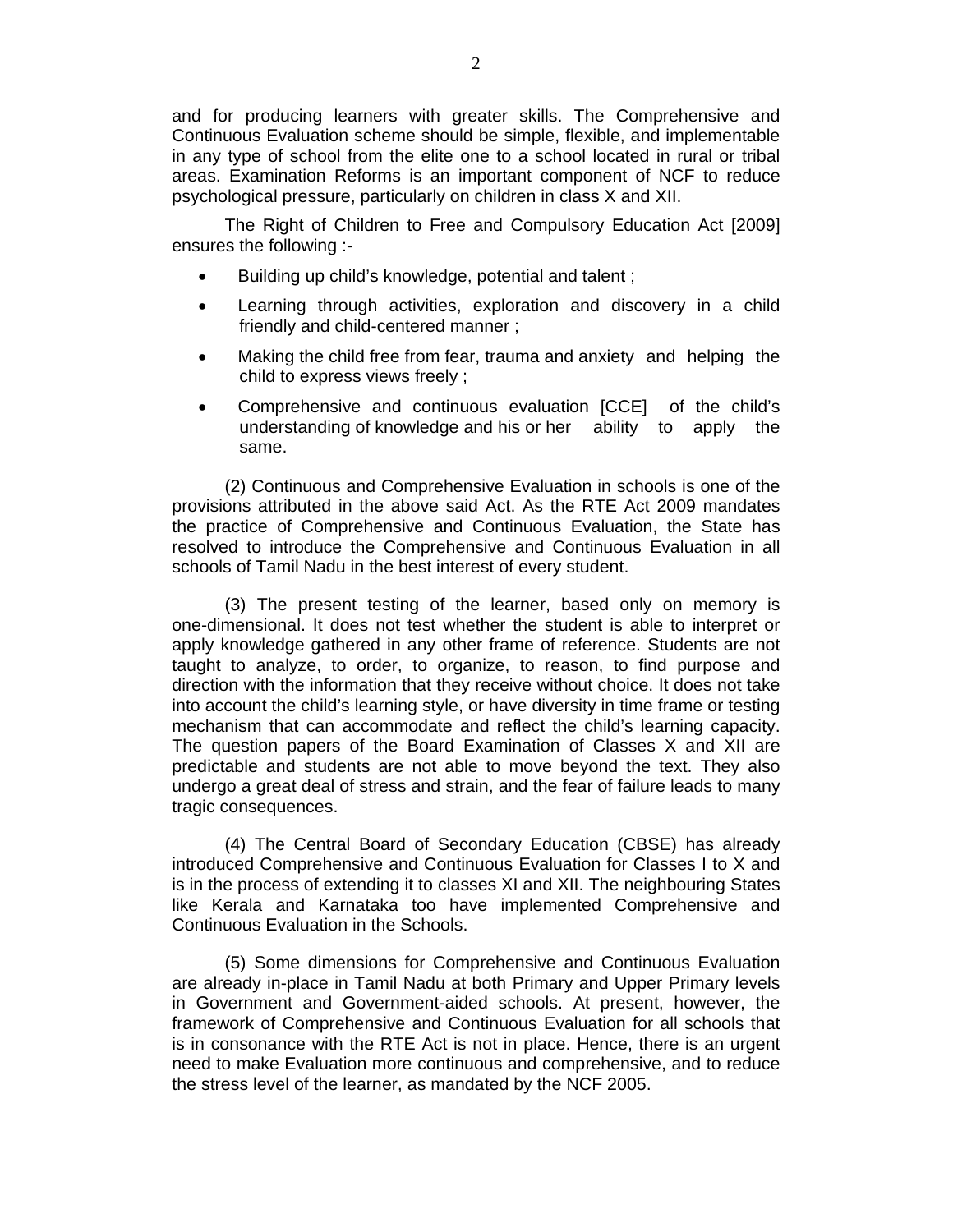(6) The Evaluation Reforms in School Education Committee discussed with educationists and interacted with teachers about evolving and the implementing the Comprehensive and Continuous Evaluation Model for Classes I to X, and deliberated on the implications of extending it to Classes XI and XII.

(7) Continuous and Comprehensive Evaluation comprises of both *Scholastic* and *Co Scholastic* Areas. Each Term of an academic year would have a Formative and one Summative Assessment.

**Formative Assessment** [FA] is assessment that happens throughout each term. It allows scope for use in a diagnostic and remedial manner.

**Summative Assessment** [SA] is conducted at the end of every term. It is blueprint-based, objective, written, individual and graded. Each SA would only assess the syllabus covered during that Term.

#### **Scholastic Area - Curricular Learning Units**

• All Subjects: [Tamil, English, Maths, Science, Social Science]

[Summative Evaluation Questions would include Knowledge and Understanding Questions, Application-based Questions, Open Ended Questions, as per the blueprint]

• Physical Education/Folk Arts/Yoga/Gardening/Gymnastics

Descriptive Indicators for Assessment would be based on criteria of performance, such as Involvement, Persistence, Regularity of Practice, Team Spirit [where required]

**Co Scholastic Areas** include Life Skills [WHO recommended 10 Life Skills], Work Experience [SUPW], Visual and Performing Arts Attitudes and Values / Personality Development and Co curricular Activities like Scouts and Guides, NSS, Club Activities, Indigenous sports, or any other unique individual skills. **Descriptive** 

## (8) **Evaluation Scheme for Connecting Methodology to Assessment: Classes I to X**

As has been suggested by the NCERT, it is proposed to award Grades on a **9 – Point Scale** after a Mark-based Assessment in Scholastic areas in order to avoid unnecessary competition among students and to nullify the subjectivity of Examiners.

Indicators for assessing each of the co scholastic areas will be graded on a **5 – Point Scale** alone.

(9) Students will be evaluated in scholastic areas both by Formative and Summative assessments with the weightage of 40 and 60 percent marks respectively. Formative assessment happens **throughout each term** and provides scope for diagnostic and remedial measures. Summative assessment is conducted at the end of each term which tests subject competencies.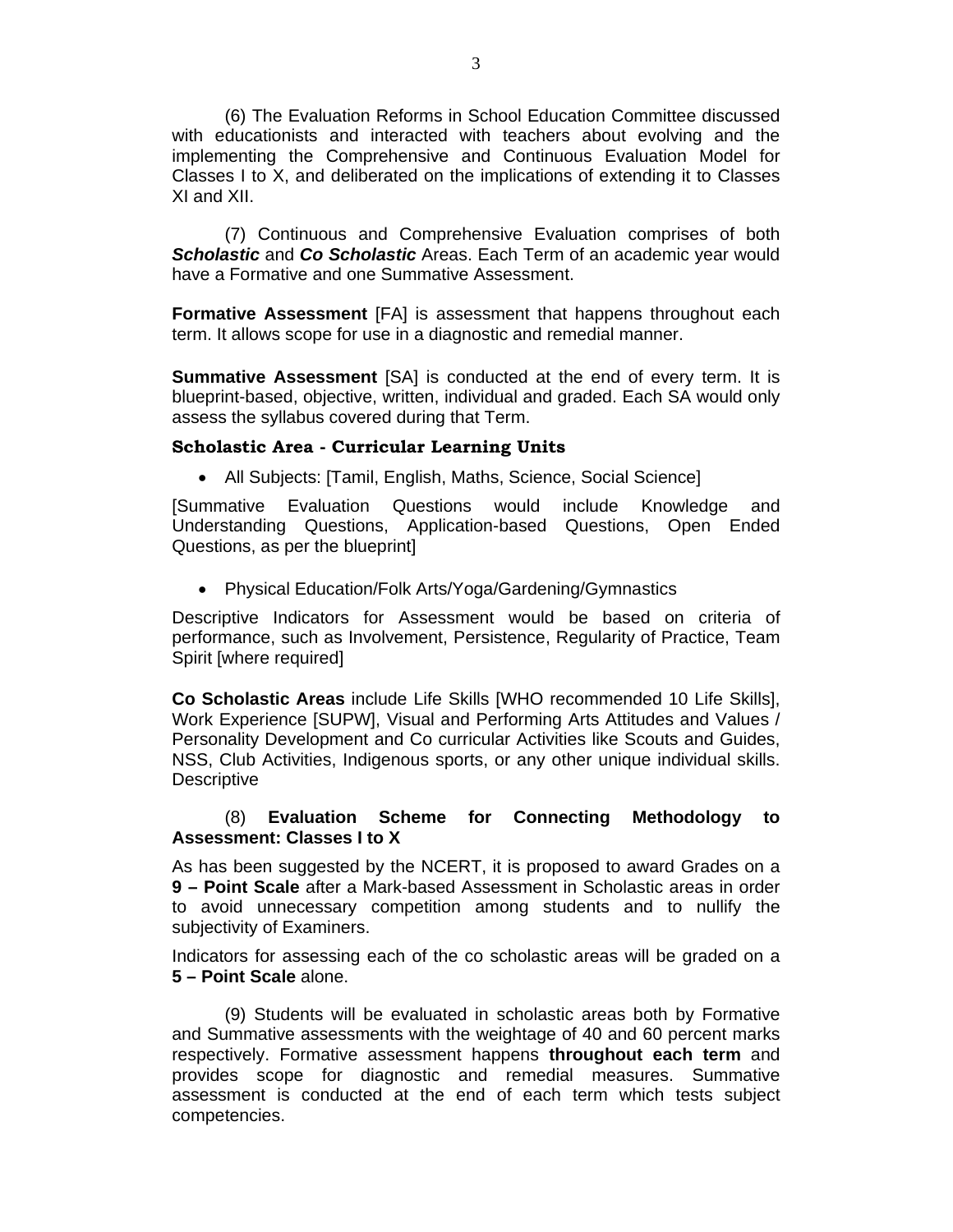(10) The academic year would have 3 Terms, as at present, or, as an alternative, 2 Terms, [June – October & November - April], based upon the Semester pattern followed by the Central Board of Secondary Education.

Under Formative assessment, (Trimester pattern) equal weightage will be given to cognitive ability slip tests of written mode and skill based assessment for activities like discussion, project, debate, etc. In each subject, six Classroom Assessment Tests of 5 marks each need to be conducted and the marks of best 4 tests to be taken and recorded for 20 marks  $(4 \times 5 = 20)$ marks). Similarly, for Skill Based Assessment, six activities are to be conducted and the marks of the best four activities to be taken and recorded for 20 marks  $(4 \times 5 = 20$  marks). This process is carried out through each term.

### (11) **Assessment Framework - Scholastic Area**

Formative Assessment would take place in 2 frames – FA [a] & [b].

FA (a) - 4 best activities [classroom transactional processes] out of a maximum of 6 for each child would be assessed for 20 marks [each  $5$  marks  $= 20$ ].

FA (b) - Out of 6 Slip Tests/CATs, the best 4 will be taken and assessed for 20 marks. [Each 5 marks = 20].

| S.<br>No.                                                                          | <b>Terms</b>                             | Type of<br><b>Assessment</b> | Mode of<br><b>Assessment</b>                                          | <b>Time</b><br>frame                 | <b>Marks</b> |
|------------------------------------------------------------------------------------|------------------------------------------|------------------------------|-----------------------------------------------------------------------|--------------------------------------|--------------|
| 1.                                                                                 | Term 1                                   | FA <sub>1</sub>              | $[^*]$ a & b                                                          | June -<br>September                  | $20 +$<br>20 |
|                                                                                    | June to<br>September                     | SA <sub>1</sub>              | Paper - Pen<br><b>Test</b>                                            | <b>First Week</b><br>οf<br>September | 60           |
| 2.                                                                                 | Term 2<br>October to                     | FA <sub>2</sub>              | $[$ *] a & b**<br>-Check<br>b.<br>Note<br>for<br>Classes V/VI<br>to X | October to<br>December               | $20 +$<br>20 |
|                                                                                    | December                                 | SA <sub>2</sub>              | Paper- Pen<br><b>Test</b>                                             | Third week<br>οf<br>December         | 60           |
| 3.                                                                                 | Term <sub>3</sub><br>January to<br>April | FA <sub>3</sub>              | $[^*]$ a & b                                                          | January -<br>April                   | $20 +$<br>20 |
|                                                                                    |                                          | SA <sub>3</sub>              | Paper – Pen $\vert$<br>Test                                           | <b>First Week</b><br>of April        | 60           |
| [Grade/Grade Point - Report Card] [Average Percentage - For Teacher<br>Assessment] |                                          |                              |                                                                       |                                      |              |

## **[\*] – Note**

a. Song, Puppetry, Role-play, Craft, Games and Stories, etc; [Primary Level]. Associative/Creative Activities, Summarizing/Organizing Activities, Interactive Activities, Performance-based Activities Investigative Activities and Remedial Activities. [Upper Primary, Secondary Levels]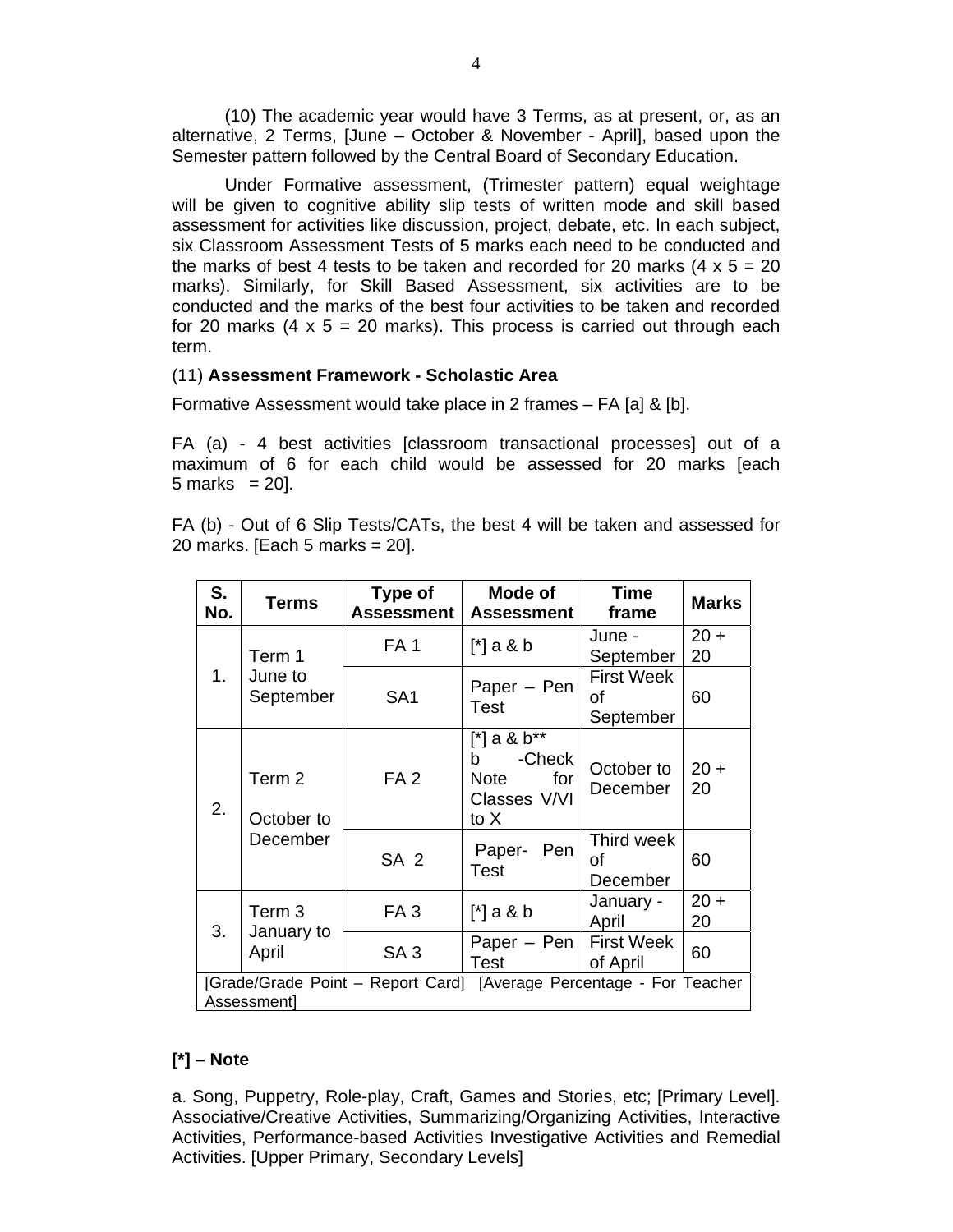b. Evaluate Cognitive Skills at the end of each unit of the syllabus.

\*\*Note: In Term 2, for Classes V/VI -X, the whole of the 20 marks assigned for FA [1] would be allocated for a Project/Assignment in any subject/area of the student's interest. This is to be done through the 2<sup>nd</sup> Term, and evaluated at the end of Term 2.(Activities for FA a and FA b will be designed in a workshop and will be distributed to schools as implementation guide lines).

| <b>Marks</b> | Grade          | Grade point*   |
|--------------|----------------|----------------|
| 55-60        | A <sub>1</sub> | 10             |
| 49-54        | A2             | 9              |
| 43-48        | B1             | 8              |
| $37 - 42$    | <b>B2</b>      | $\overline{7}$ |
| $31 - 36$    | C <sub>1</sub> | 6              |
| $25 - 30$    | C <sub>2</sub> | 5              |
| 19-24        | D              | 4              |
| $13 - 18$    | E <sub>1</sub> |                |
| 12 & below   | E2             |                |

 **Grades for Scholastic Area – Summative Evaluation** 

| <b>Marks</b> | Grade          | Grade point*   |
|--------------|----------------|----------------|
| $37 - 40$    | A <sub>1</sub> | 10             |
| 33-36        | A2             | 9              |
| 29-32        | <b>B1</b>      | 8              |
| $25 - 28$    | <b>B2</b>      | $\overline{7}$ |
| $21 - 24$    | C <sub>1</sub> | 6              |
| $17 - 20$    | C <sub>2</sub> | 5              |
| $13 - 16$    | D              | 4              |
| $9 - 12$     | E1             |                |
| 8 & below    | E <sub>2</sub> |                |

\*The Grade given in each scholastic area can be converted into marks by multiplying the Grade Point by 10, if required.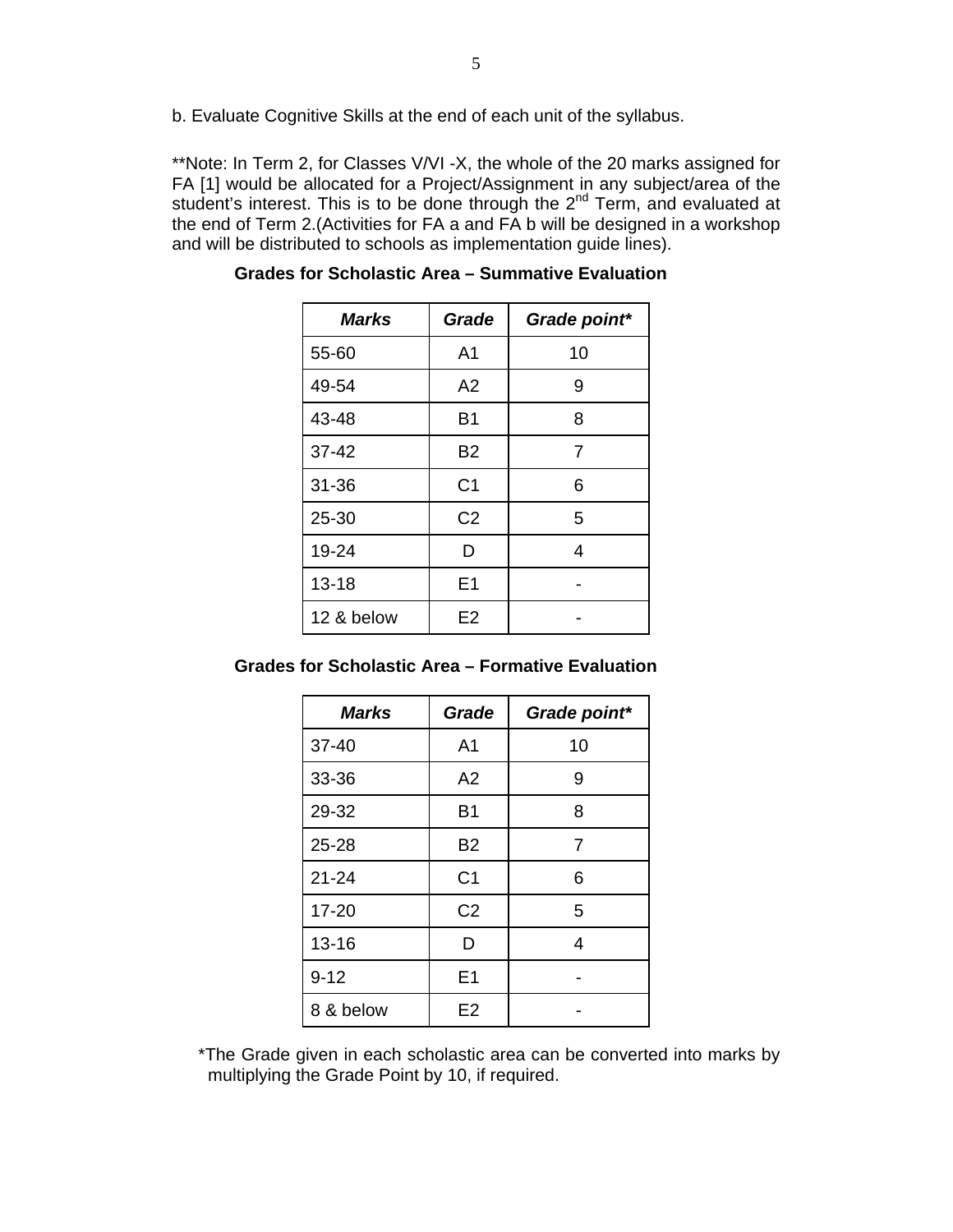| <b>Marks</b> | Grade          | Grade point* |
|--------------|----------------|--------------|
| 91-100       | A <sub>1</sub> | 10           |
| 81-90        | A2             | 9            |
| 71-80        | <b>B1</b>      | 8            |
| 61-70        | <b>B2</b>      | 7            |
| 51-60        | C <sub>1</sub> | 6            |
| 41-50        | C <sub>2</sub> | 5            |
| 33-40        | D              | 4            |
| $21 - 32$    | E <sub>1</sub> |              |
| 20 & below   | E2             |              |

**Grades for Scholastic Area – Combination of Formative and Summative Evaluation** 

For each Term and for each Subject, Grades will be awarded in the following manner :

| <b>Term</b>                                                                         | FA(a)<br>20 | FA(b)<br>20 | FA<br><b>Total</b><br>40 | <b>SA</b><br>60 | <b>Total</b><br>$[FA +$<br><b>SA] 100</b> | Grade |
|-------------------------------------------------------------------------------------|-------------|-------------|--------------------------|-----------------|-------------------------------------------|-------|
|                                                                                     |             |             |                          |                 |                                           |       |
| 2                                                                                   |             |             |                          |                 |                                           |       |
| 3                                                                                   |             |             |                          |                 |                                           |       |
| Average of Term 1 + Term 2 + Term 3 = $300/3$ = $\vert$ Corr.<br><b>Grand Total</b> |             |             | Grade                    |                 |                                           |       |

 (12) As has been suggested by the NCERT, it is proposed to award Grades instead of Marks, in order to avoid unnecessary competition among students and to nullify the subjectivity of Examiners.

# **For each Term Grades will be awarded in the following manner:**

| SI.No | Subject | Grade<br>for   | Grade      | for   Combined |
|-------|---------|----------------|------------|----------------|
|       |         | summative      | Formative  | Grade<br>(for  |
|       |         | Evaluation     | Evaluation | 100 Marks)     |
|       |         | (for 60 marks) | (for<br>40 |                |
|       |         |                | marks)     |                |
|       |         |                |            |                |
| 1.    |         |                |            |                |
|       |         |                |            |                |
| 2.    |         |                |            |                |
| 3.    |         |                |            |                |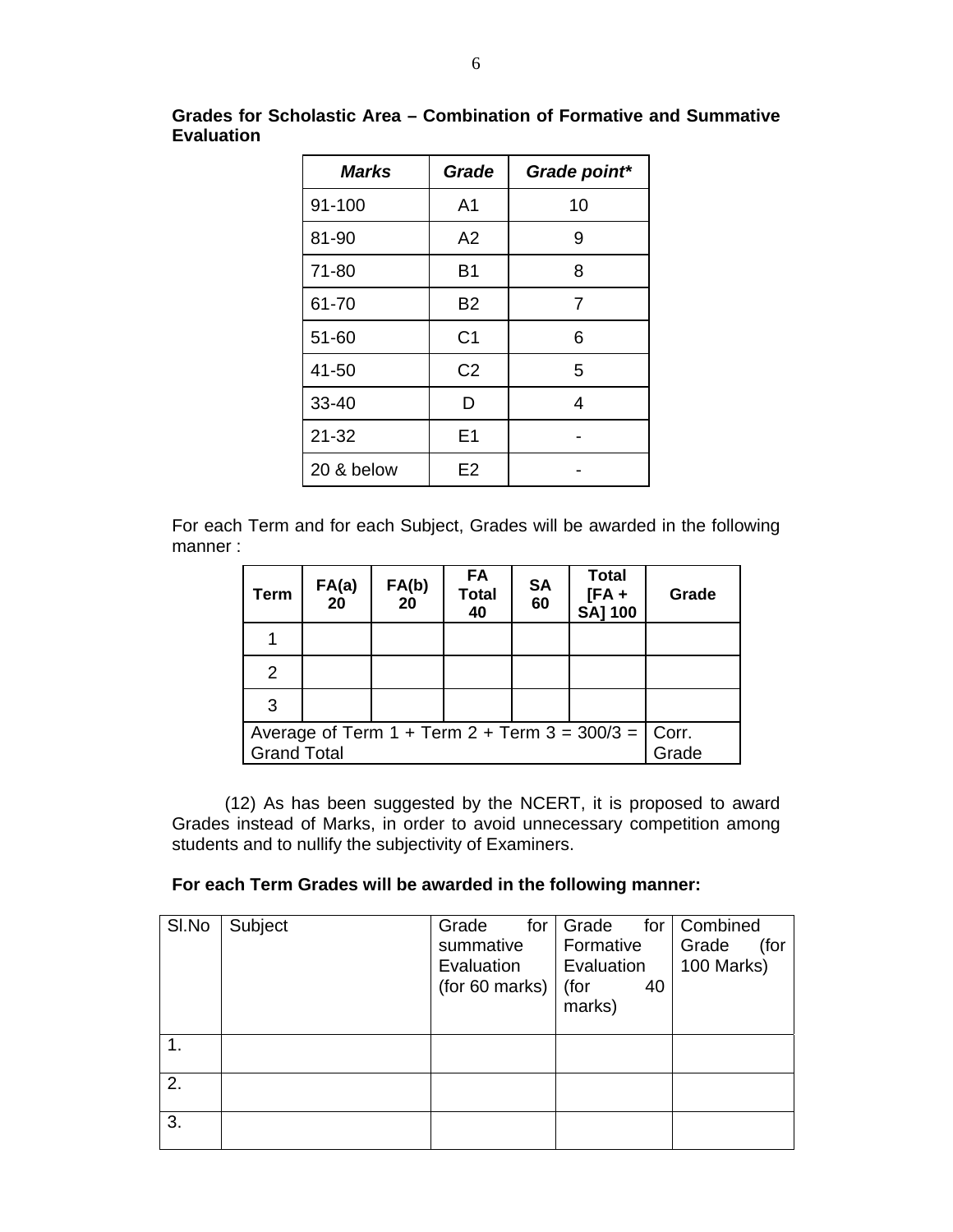(13) Descriptive Indicators for assessing each of the co scholastic area namely, Life Skill, Work Experience, Visual and Performing Arts, Attitudes and Values, Personality Development and Co curricular Activities will be prescribed in the Teachers Manual which will prepared by the evaluation committee. Grades for a particular descriptive indicator is given below :

| Excellent                |   |
|--------------------------|---|
| <b>Very Good</b>         | в |
| Good                     | C |
| Satisfactory             | D |
| <b>Needs Improvement</b> | F |

(14) The content covered in one particular term will not be carried to next subsequent term. Basic concepts and practices, however, would need to be adequately reinforced and carried over.

(15) Assessment will be recorded thrice a year in both Scholastic and Co Scholastic areas in a progress card. The progress cards will be maintained independently in each area for each child. These records would be carried over throughout the period of schooling process. In the event of the transfer of the student, the Student Comprehensive and Continuous Evaluation Record would be given to the student along with the Transfer Certificate.

(16) This proposed method of assessment will be implemented as follows :-

| Classes 1 to 8   | 2012 - 2013   |
|------------------|---------------|
| Classes 9 and 10 | $2013 - 2014$ |

(17) At the Higher Secondary level, for the change in curriculum envisaged to yield the intended result and fulfill the objectives of National Curriculam Frame, National Policy on Education and Right to Education, it is necessary to re-examine the need for Board examinations for Classes X and XII.

(18) After long deliberation, the system of evaluation followed now in colleges and institutes of higher learning is a Semester pattern, with summative and project based assessments built into the evaluation process. This frame has replaced an earlier, content-laden non-semester pattern. Thus, to enable students to transit smoothly from school to college, it is suggested to follow a similar pattern for Classes XI and XII.

(19) The Director of School Education, Director of Elementary Education and Director of Matriculation Schools, would implement and monitor the Comprehensive and Continuous Evaluation's in the respective schools without lapses.

3. After Examination, the Government has decided to accept the proposal of the Directorate of Teacher Education, Research and Training, in para 2 above and accordingly issued orders to introduce the Continuous Comprehensive Evaluation Scheme for classes 1 to 8 from the academic year 2012-2013 and for classes 9 to 10 from the academic year 2013-2014 in all schools of Tamil Nadu.